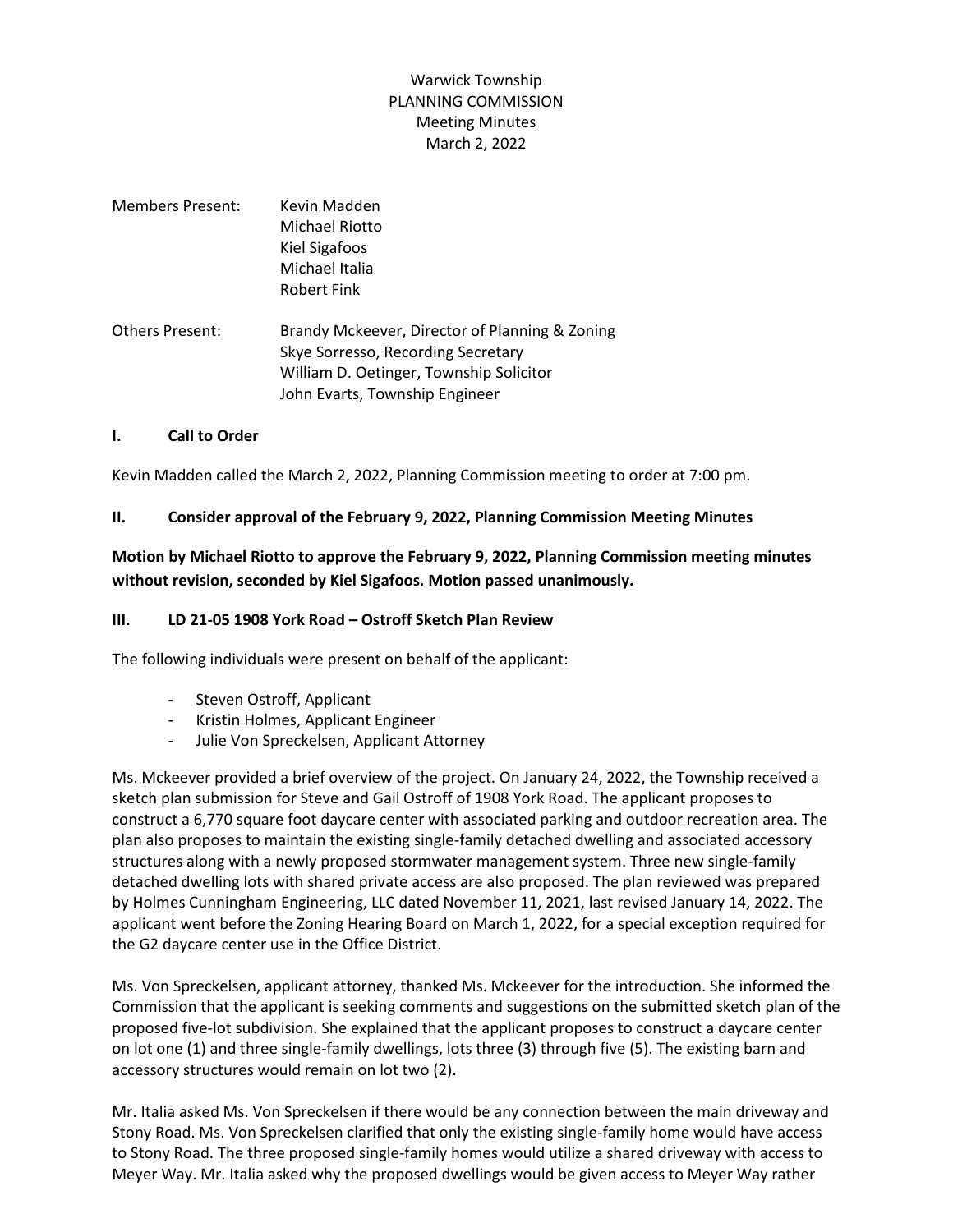than the existing Stony Road driveway. Mr. Ostroff, applicant, clarified that he and his wife would be living in the existing dwelling and did not want the new dwellings to access Stony Road via his property. Mr. Italia noted that a secondary egress at the rear of the property would be needed for emergency access.

Mr. Madden asked Ms. Holmes, applicant engineer, to clarify where the Meyer Way driveway would be located in relation to the existing median. Ms. Holmes clarified that the driveway would be across from the existing Goddard School driveway, just behind the median.

Mr. Sigafoos asked Ms. Holmes how emergency access from York Road would be handled. Ms. Holmes stated that the applicant would coordinate with emergency services to ensure all access points comply with requirements.

Mr. Riotto asked the applicant to explain the daycare center pick-up and drop-off times, as well as how the applicant would handle any traffic back-ups. Ms. Holmes explained that the daycare would offer only half-day programs with a maximum of 99 registrations between both programs. She added that the proposed drive aisle would have room for fifteen (15) cars before the door and fifteen (15) cars after.

Mr. Sigafoos asked about event parking and ensuring that parking would not back up onto Meyer Way. Ms. Von Spreckelsen did not believe the daycare had any such events but stated she would confirm with the franchise. Ms. Holmes added that the space along the drive aisle could be utilized for overflow parking if necessary.

Mr. Riotto asked why the applicant chose to construct a daycare facility. Mr. Ostroff replied that he and his wife currently own a franchise location and have been looking for a good property to house the daycare.

Mr. Madden asked the applicant what age groups the daycare would serve. Mr. Ostroff said children eighteen (18) months to five (5) years old would be accepted. Mr. Madden asked if there was any reason why a child may cross between the Goddard School and the proposed daycare. Mr. Ostroff clarified that the Goddard school serves infant to kindergarten age children and only offers full-day programs. The proposed daycare would serve a different demographic because it would only offer halfday programs.

Mr. Sigafoos asked the applicant if he would be willing to exclude the three single-family homes from the project. Ms. Von Spreckelsen said no because the proposed homes would offset the cost of the needed improvements to the property.

Mr. Sigafoos also asked Ms. Holmes if any other building orientation was considered. Ms. Holmes replied yes, however; the proposed orientation was found to be the best for traffic flow and lot layout.

Mr. Riotto asked the applicant what they planned to place between the proposed daycare facility and the three single-family homes. Ms. Holmes stated that the existing vegetation would be supplemented to create an adequate buffer.

Mr. Riotto also inquired about the security of the proposed recreation area. Ms. Holmes explained that the recreation area would be fully fenced around to the sides of the building to ensure the security of all exterior doors. She added that the fencing would also connect to the walkway around the front of the building to ensure access.

Mr. Oetinger asked Ms. Von Spreckelsen if there would be a shared driveway easement for the three single-family homes. Ms. Von Spreckelsen confirmed. Mr. Oetinger also asked if the daycare would have access to the shared driveway. Ms. Holmes clarified that the driveway would be connected to the daycare lot; however, private road signage would be placed at the entrance and additional gating would be determined at a later date.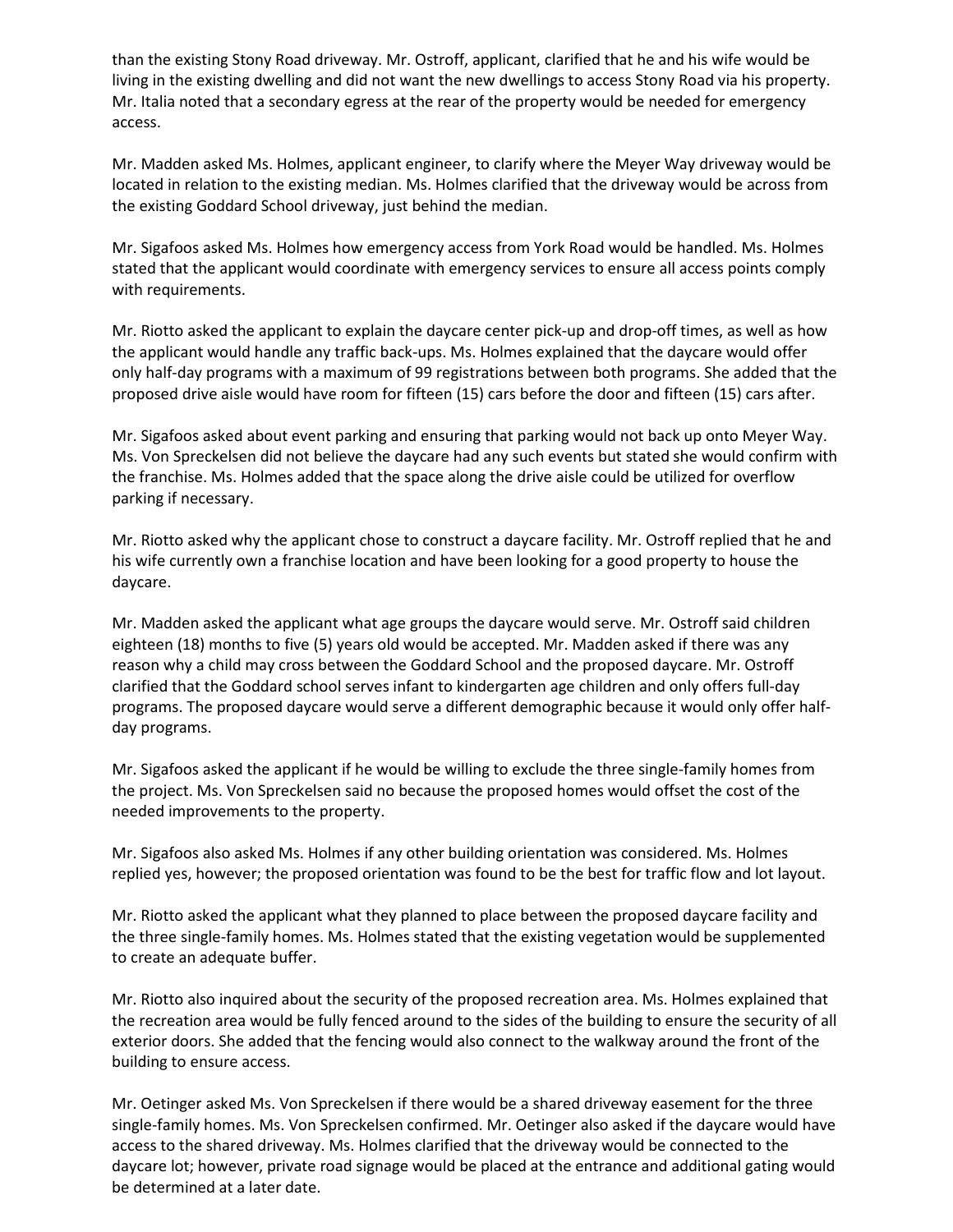Ms. Mckeever asked if the owner of lot two (2) would be responsible for the proposed stormwater management facility, to which Ms. Von Spreckelsen replied yes.

Mr. Sigafoos wished to note that he was in favor of sidewalks along the property on both Meyer Way and York Road.

Mr. Sigafoos also asked about the buffer along Sweetbriar Drive. Ms. Holmes stated that the existing buffer would be supplemented with additional vegetation.

With no further comments, Mr. Madden invited public comment. Ms. Maureen Powers of 1690 Mayfield Circle expressed concern with any increase in traffic from the proposed project. She explained that the Goddard School and several bus stops along Stony Road already generate significant traffic in the morning and evening hours. She felt that constructing an additional driveway on Meyer Way would cause further traffic issues.

### **VI. Ord. 2022-XX Zoning Ordinance Amendment – Wireless Facilities Review**

Mr. Oetinger introduced the proposed amendment to the Zoning Ordinance. He explained that the amendment would repeal and replace the existing wireless communications article to establish the necessary definitions and requirements for wireless communications facilities and define the Township's control over the process. The amendment would bring the Township into compliance with updated law.

Mr. Oetinger added that several new laws were enacted by the state and federal government permitting wireless facilities in the public right-of-way. As a result, municipalities are now required to permit these devices in all zoning districts and must issue a set of guidelines on how they will regulate installation.

Mr. Madden asked if there would be a limit on the number of devices in this area. Mr. Oetinger replied that the ordinance had been written to prohibit the installation of the devices where they are not technically feasible. He added that all applicants would be required to collocate and demonstrate their inability before they will be permitted to install a new pole.

Mr. Oetinger noted that the devices would boost network capacity, not coverage, and would be installed by both wireless carriers and contractors. He added that municipalities could charge a maximum of \$270 per facility within the right-of-way.

Mr. Oetinger recommended the Commission also act upon the Buck County Planning Commissions' recommendation to include pictures or illustrations in the design manual due to the complexity of the devices.

Mr. Thompson asked Mr. Oetinger about the radius of these devices. Mr. Oetinger replied that they typically cover a radius of about 500 feet.

**Mr. Sigafoos invited public comment. There being none, a motion was made. Motion made by Michael Italia to recommend adoption of Ordinance 2022-XX Zoning Ordinance Amendment – Wireless Facilities Review subject to the addition of illustrations within the design manual.**

**Seconded by Michael Riotto. Motion passed unanimously.**

**VII. Old Business**

None.

**VIII. New Business**